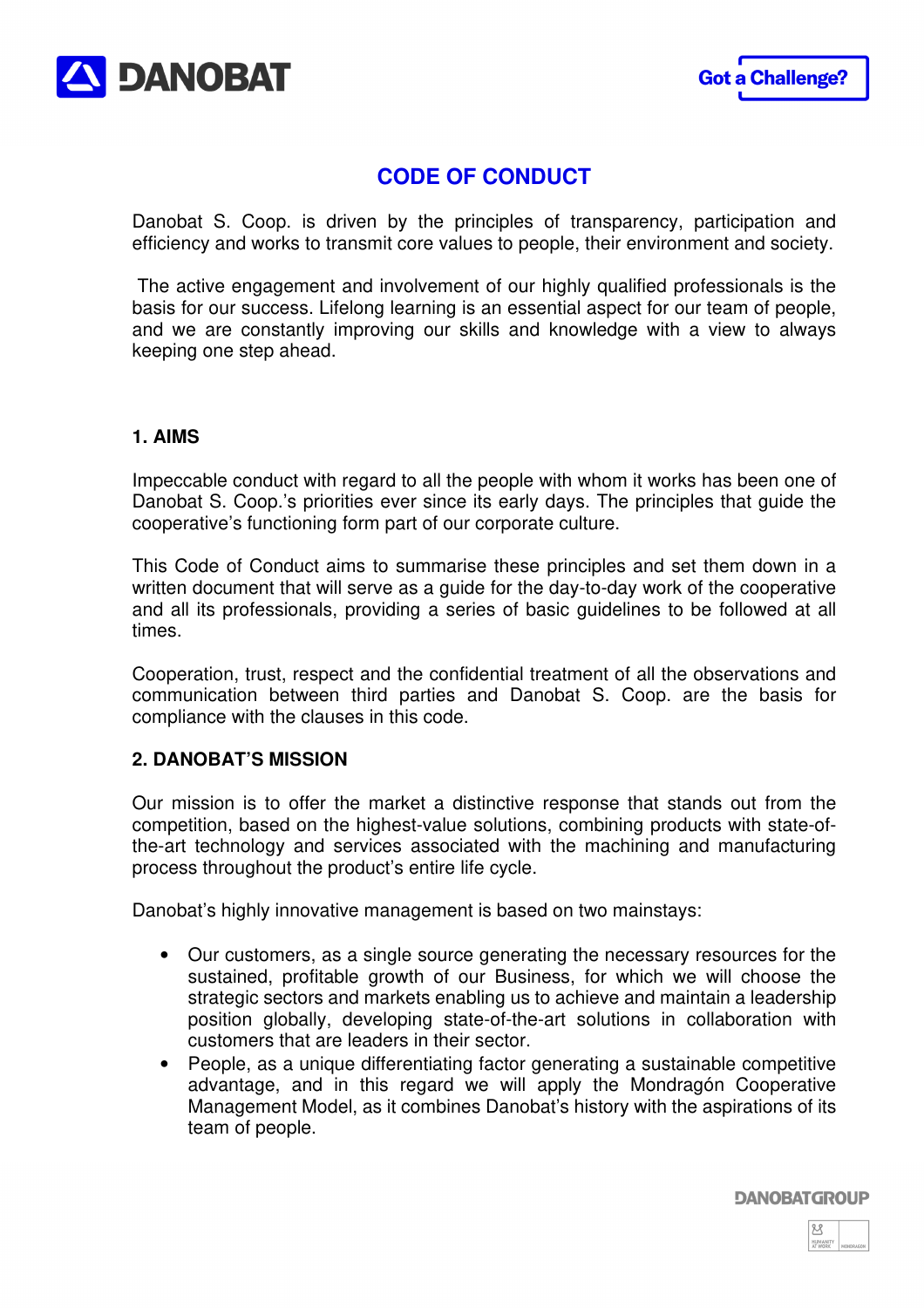

All this will improve business performance and the satisfaction of the people who work at Danobat, contributing to the creation of wealth and cooperative employment, always with an attitude of constant respect for the local area and the environment.

In conjunction with our mission, our day-to-day work is characterised by a series of values and conduct that can be summed up as follows:

## **3. DANOBAT'S VALUES**

Danobat S. Coop. advocates a social business project based on people: committed people with a cooperative identity, who share the goal of creating lasting, sustainable wealth and employment in their local environment and the countries we work in.

To achieve this, we have established the following values:

## A CUSTOMER-FOCUSED APPROACH

- Providing a speedy, satisfactory service suited to the customers' needs.
- Providing a trustworthy, reliable response.
- Innovating and adapting, providing tailored solutions, seeing customers as a source of inspiration.
- Taking on board the project's commitments.
- Being approachable and proactive, listening and understanding.
- Learning from feedback in order to improve.
- Monitoring the sector and market trends (customers and competitors).
- Taking all the members of the chain into account in the project decision-making process.

## GLOBAL INNOVATION

- Encouraging creativity, disengaging from conventional processes and proposing changes.
- Exploring and observing procedures (outside and inside the company).
- Anticipating the need for change, with a medium and long-term vision.
- Assessing and assuming risks.
- Avoiding prejudice towards proposals for change.
- Sharing and collaborating (outside and inside the company).
- Not giving up in the face of adversity.

## SELF-DEMAND/SELF-LEADERSHIP

- Seeking continuous improvement, through self-criticism and learning.
- Showing initiative, leadership and drive.
- Openly dealing with any grievances, making proposals, admitting one's own involvement.
- Assuming responsibilities.

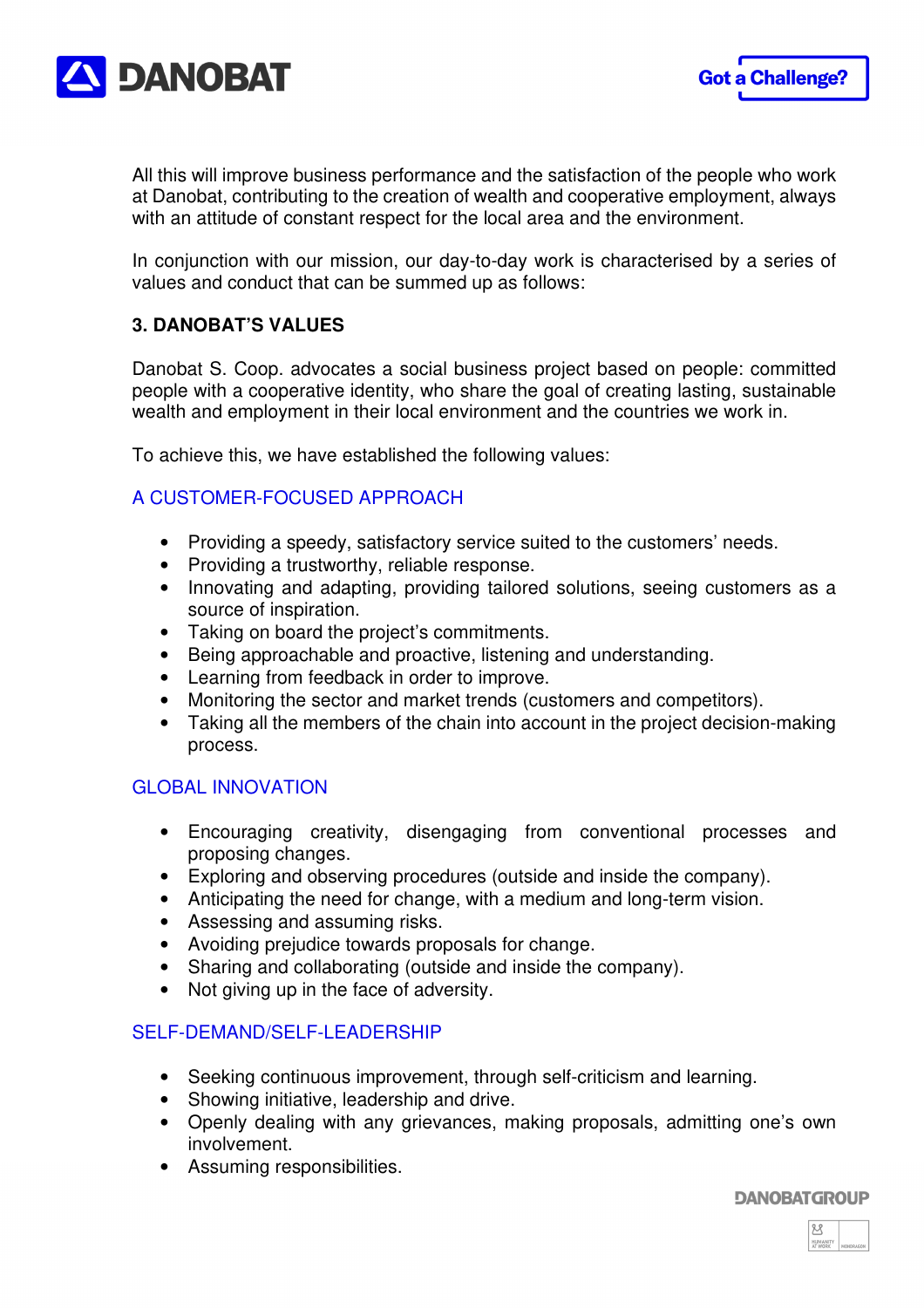



- Delegating and making decisions.
- Working rigorously and flexibly.
- Meeting commitments.
- Having desires and goals for development.

## A PEOPLE-CENTRED APPROACH

- Helping develop attitudes and aptitudes, as people and professionals.
- Acknowledging work and effort.
- Encouraging self-management, accepting errors, with the goal of personal growth.
- Explaining the relevant information on upcoming decisions and informing the people concerned, both before and after they are made.
- Spending time with each person to onboard them to the project, discovering and considering their concerns.
- Offering constructive "criticism", geared to improving people's performance.
- Treating all co-workers with cordiality and respect.

## TEAMWORK/COOPERATION

- Listening, participating, sharing, respecting and being sincere.
- Delegating, granting independence and responsibility for decision-making and task-performance.
- Not being afraid to ask for and offer help.
- Committing to the team's goals and decisions.
- Making decisions, which should be consensual and with a multiple approach.
- Steering teams from a leadership position, establishing goals, responsibilities and risks.
- Appraising the work done, encouraging acknowledgement and focusing on improvement.
- Creating an environment of trust.

## TRANSFORMING SOCIETY

- Encouraging recruitment of people with social and work integration difficulties.
- Being proactive, seeking better integration in society.
- Supporting cooperatives in difficulties with a view to their sustainability, through restructuring and relocations.
- Encouraging voluntary work with solidarity initiatives.
- Prioritising the cooperative above the members' personal interests, to guarantee long-term sustainability and maintain its support for society.
- Making Danobat an open, attractive company for women and men to work at, with equal opportunities.
- Encouraging cooperativism as a means of social transformation.

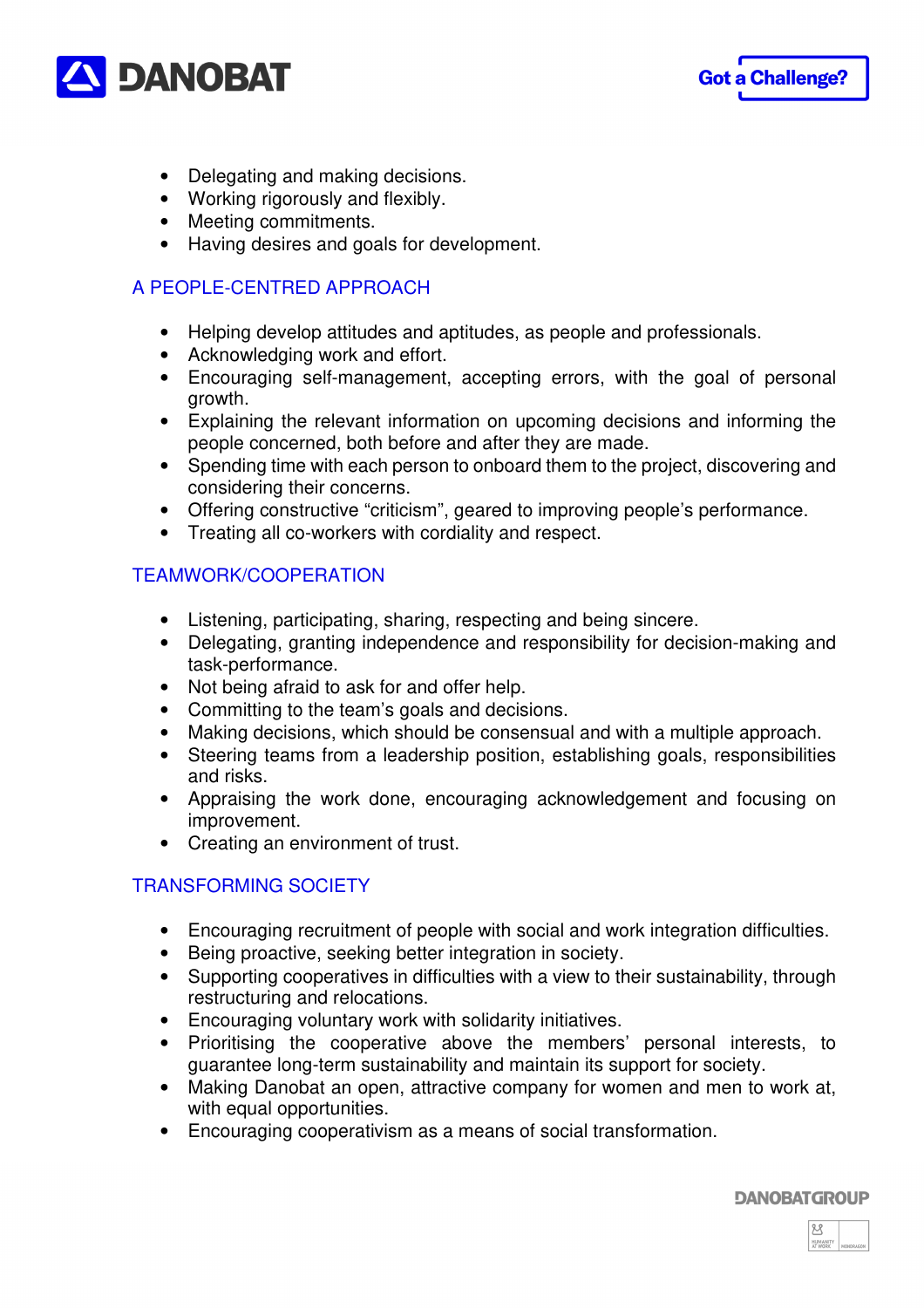

## **4. ORGANISATIONAL STRUCTURE**

Danobat's structure is basically built around its customers, with business units or subsidiaries responding to their needs, run by a Board of Governors appointed by the **General** 

Management, which has been chosen by the Governing Council.

In turn, this Council is appointed by the General Meeting, which also appoints the members of the Watchdog Committee and the Appeals Committee, this latter committee supervising the other bodies' work.



## **5. SCOPE OF APPLICATION**

5.1. People the Code applies to Danobat S. Coop.'s Code of Corporate Conduct is firstly aimed at all the people who provide their services at Danobat, as administrators, managers, business associates, worker members or salaried workers, who must all conform their conduct to its standards.

The Code of Conduct also applies to all representatives, proxies, agents and mediators acting in the interests or in the name or on behalf of Danobat S. Coop.

These persons or entities must conform their conduct to the standards of the code whenever they represent or manage Danobat S. Coop.'s interests.

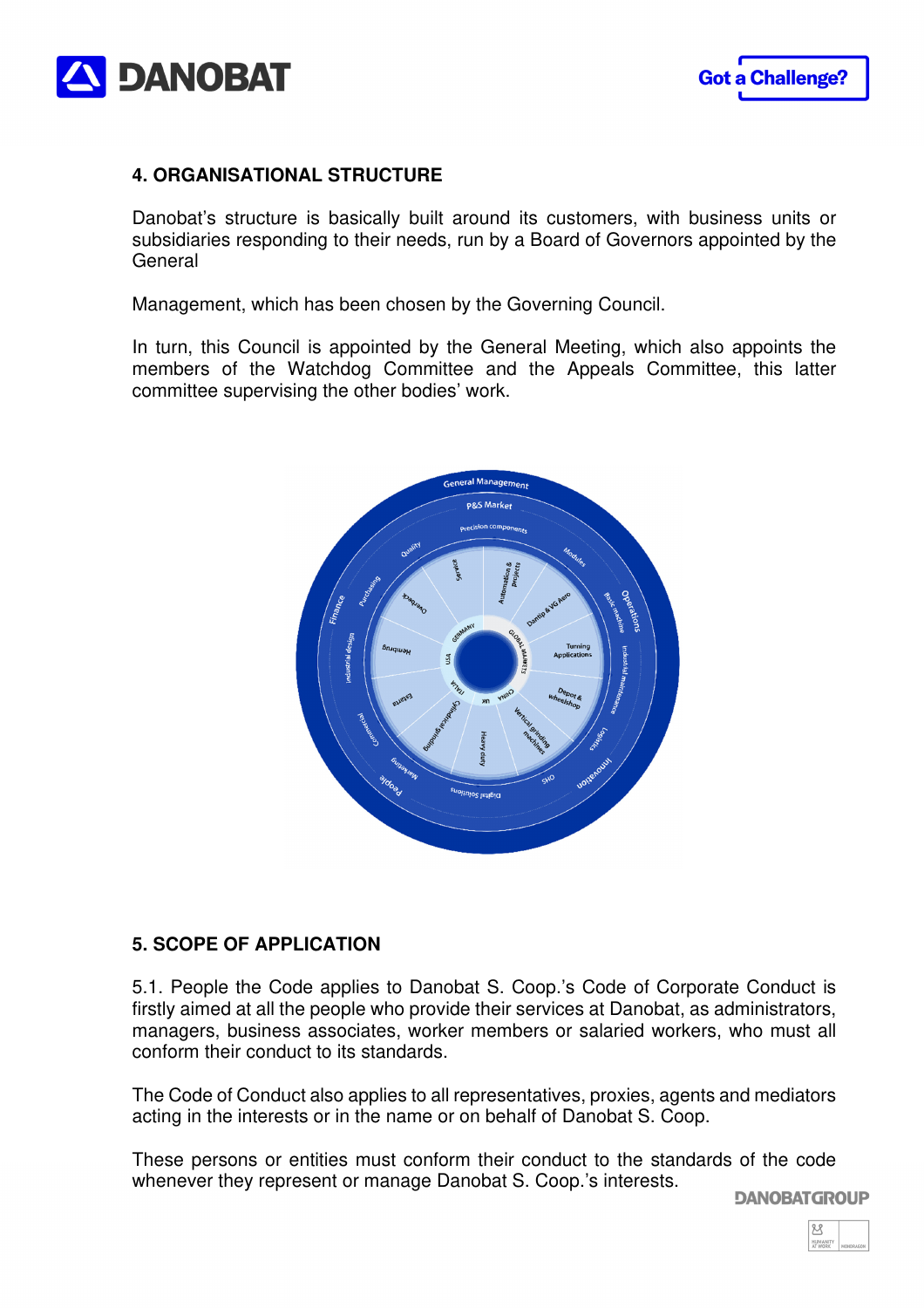



#### 5.2. Control structure for monitoring

Monitoring compliance with the code is the responsibility of the Manager of the Human Resources Department, whose tasks are as follows:

- Ensuring that all the Danobat S. Coop. people and any others to whom it may be of interest are adequately informed of the Code.
- Reviewing the Code.
- Maintaining confidentiality.

All the Danobat S. Coop. workers will be informed of this Code of Conduct via the employee portal.

5.3. Employees' commitment

All members of staff must read the Code and the conduct it describes in accordance with its principles.

## **6. GENERAL STANDARDS OF CONDUCT**

6.1. Main Principle: compliance with the current legislation

On carrying out their professional activity, Danobat S. Coop. and all persons relevant to it must know and comply with the applicable legislation.

In the event of being compelled or instigated not to comply with the law, the matter must be notified immediately to the immediate superior or the Manager of the Human Resources Department.

6.2. Against corruption and bribery

Danobat S. Coop. is seeking to carry out its activity ethically, with integrity, and in a responsible manner, rejecting any practices of bribery, corruption, extortion or fraud.

It is strictly prohibited for any gifts to be accepted from and/or offered to any third parties if they are of sufficient value to be interpreted as exceeding the nature of a courtesy gift and are made with the purpose of obtaining favourable treatment for any employee of the company.

Staff at Danobat S. Coop must avoid situations that could create a conflict of interest, not letting themselves be influenced by factors beyond their professional judgement that may undermine objectivity and independent decision-making.

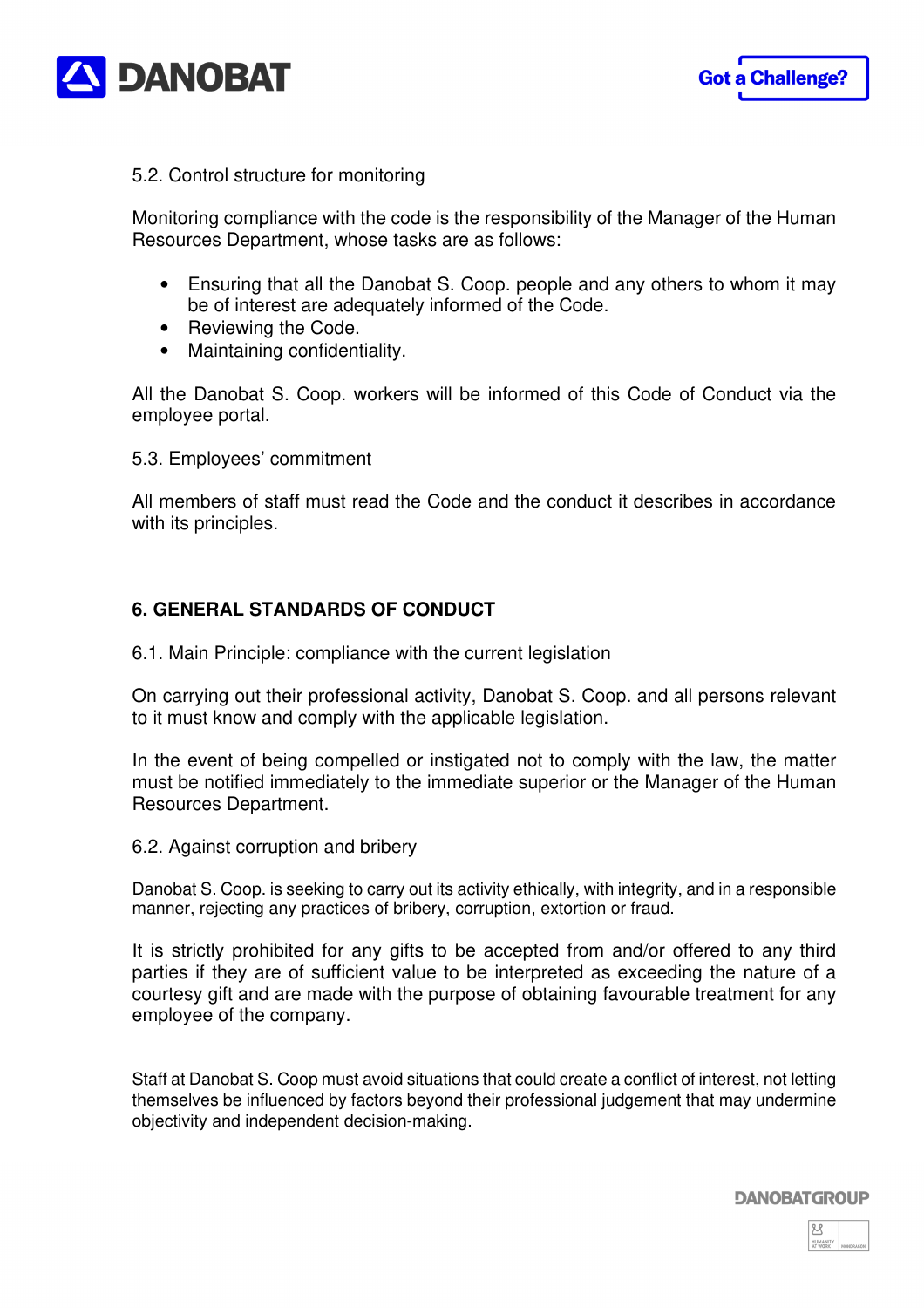

#### 6.3. Notification of inadequate conduct

Any person observing malpractice or practices not in accordance with this code of conduct may notify their superior or the Manager of the Human Resources Department.

Danobat S. Coop. guarantees that the complaints received will be treated with the utmost confidentiality.

#### 6.4. **Promotion of respect for dignity and human rights**

Danobat S. Coop. agrees to fully respect Human Rights in all of its activities and in all the countries in which it operates. Promoting, within its sphere of influence, equality of opportunity, respect for personal dignity and the rights of every individual.

#### **7. TRANSACTIONS AND GENERAL CONTROL FRAMEWORK**

Any transaction made in the interests of Danobat S. Coop. must comply with the currently applicable legislation and must be auditable.

All information disclosed by Danobat S. Coop. to internal auditors and/or external agents must be updated, accurate, rigorous, drawn up by suitable staff and compliant with the applicable legislation.

#### **8. STAFF**

8.1. Onboarding to the company

Employees and third parties must be contracted by Danobat S. Coop. in accordance with the applicable legislation.

Before joining the Cooperative, aspiring members must fill in the following documents:

- The Cooperative Partnership Contract, subject to their passing the trial period and meeting the financial commitments established.
- Registering with Lagun-Aro Entidad de Previsión Social Voluntaria and/or the Social Security.
- All administrative documentation required by the Personnel Department.

#### 8.2. Salary

Danobat S. Coop. must keep a record of the payment of the monthly salaries and overtime worked by its staff, including temporary staff.

8.3. Working hours

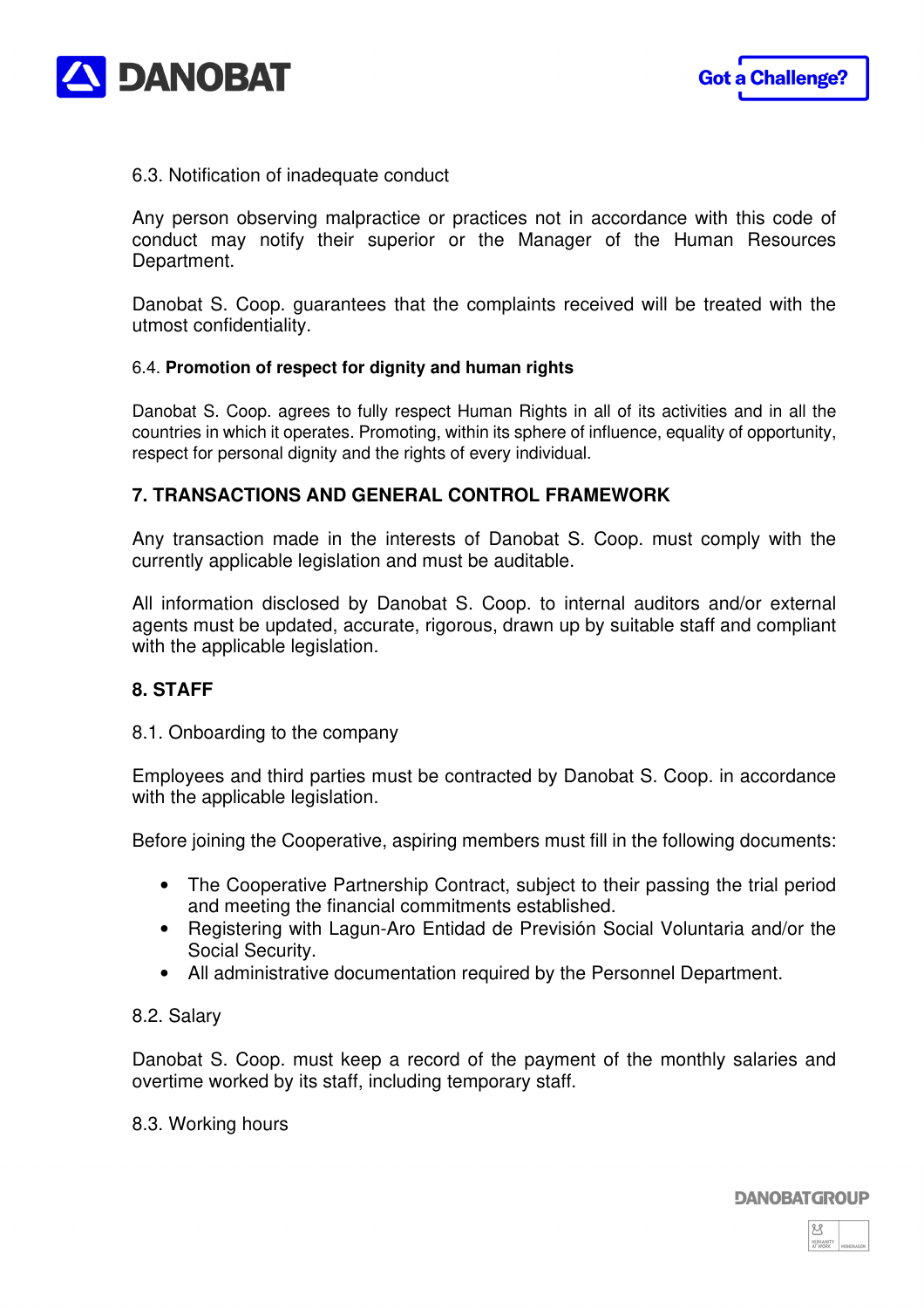

The Governing Council shall fix for each calendar year the number of hours to be worked in the cooperative.

The Management, following a report from the Social Council, is responsible for establishing the annual calendar and working hours for the whole year, on the basis of the criteria established by the Governing Council.

#### 8.4. Wage conditions

Danobat S. Coop. must pay its staff at least the guaranteed minimum wage, in accordance with the applicable legislation.

Wages must be paid regularly in accordance with the work carried out and the applicable legislation.

#### 8.5. Overtime Payment

The staff of Danobat S. Coop. and its third parties must be compensated for overtime as required by law and in accordance with the currently applicable internal labour regulations.

8.6. Leave

The staff of Danobat S. Coop. and its third parties must be entitled to leave, in accordance with applicable legislation (sickness leave, holidays, maternity leave, bank holidays, etc.)

#### 8.7. Benefits

Danobat S. Coop. must provide its staff with the benefits to which they are entitled by law.

#### 8.8. Child labour

Danobat S. Coop. expresses its rejection of any form of child labour within its organisation and in its supply chain, in addition to having a record showing the date of birth of the entire workforce.\*In accordance with Convention C138 (the 1973 Minimum Age Convention), a child is considered to be any person under the age of 15, except in cases where local legislation establishes a higher age or the age of compulsory schooling, in which case the legal age shall be applied.

#### 8.9. Forced labour

Danobat S. Coop. cannot oblige its staff to carry out forced labour and it must not use force (threat of punishment, etc.).

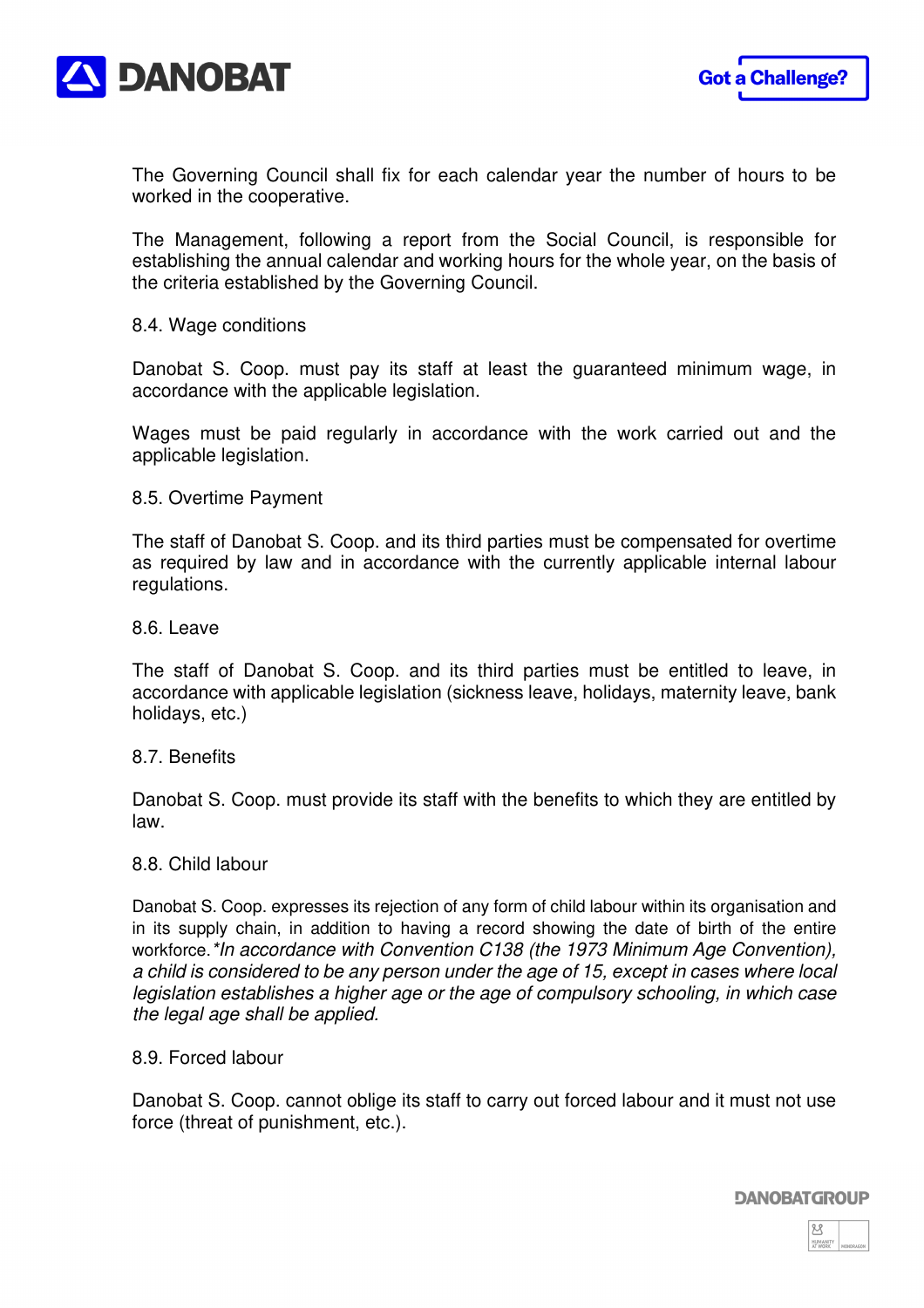

\*forced labour is considered to be any work carried out under threat of punishment, confiscation of belongings (identity document, passport, etc.) and for which the person in question has not volunteered.

Danobat S. Coop. Undertakes to apply the necessary measures to guarantee compliance with the policy adopted in this regard, in order to avoid, int he exercise of its business, any type of behaviour that could possibly be classified as a form of modern slavery or human trafficking.

#### 8.10. Discrimination

Danobat S. Coop. rejects any form of harassment, discrimination, abuse or any other type of physical or psychological violence. It further acknowledges the cultural differences that exist, as well as the different standards applicable in each country, creating a working environment in which the employees are treated fairly, with respect and dignity.

The terms of employment must be in accordance with the individual profile for holding the position and never with personal characteristics or convictions. It must therefore apply no discrimination in its processes of recruitment, remuneration and benefits, promotion, discipline and termination of contracts for reasons of race, religion, gender, marital status, age, political affiliation, place of birth, sexual orientation or any other grounds prohibited by law.

Also, Danobat S. Coop. has designed and implemented a gender equality plan, thus expressly acknowledging that the equality of opportunities and treatment between women and men is a right and taking equality as the basis of corporate social responsibility.

#### 8.11. Conflict management

The cooperative acknowledges that all persons have the right to effective workplace health and safety protection, and under the consideration that all types of conflict, violence or discrimination constitute a psychosocial risk, it undertakes to prevent any conduct giving rise to interpersonal conflict, identifying such conduct in advance and suitably eliminating it, generating and encouraging a working environment free from organisational risks where respect for human dignity is considered a value in itself.

In this regard, the cooperative undertakes to provide sufficient human and material resources to address the consequences of this type of conduct, where the case may be, and to adopt all organisational, training and information measures necessary for its prevention and encourage a healthy physical and psychosocial environment at all levels of the organisation.

As a result, Danobat S. Coop. has defined a suitable procedure to resolve such situations whenever they occur.

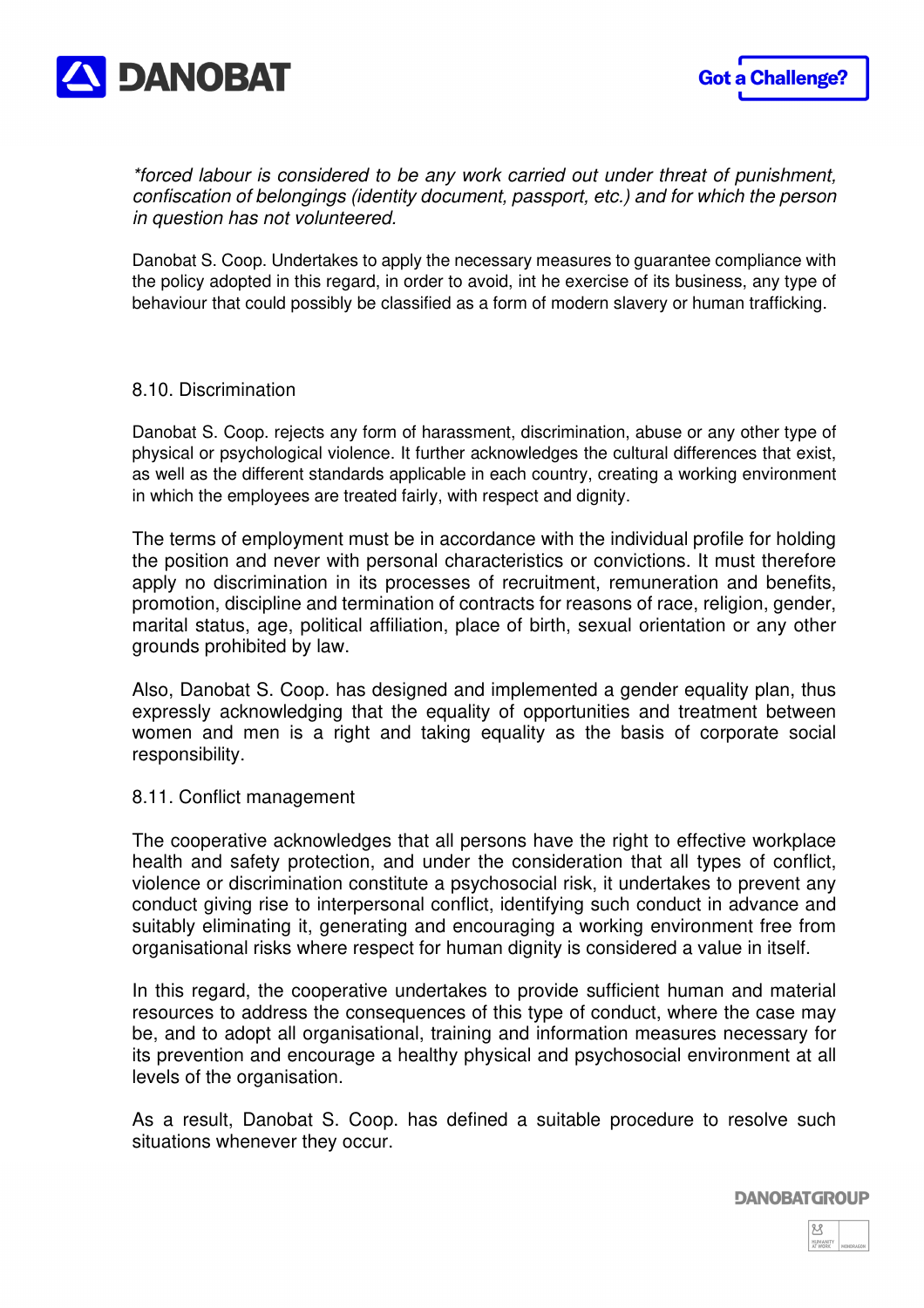



Any worker affected by or aware of a situation of harassment and/or violence may report this situation to:

- The Cooperative Chairman
- The Cooperative Manager
- The Cooperative's Human Resources Manager
- The Company Doctor
- 8.12. Workers' rights and obligations

## **Rights**

- The right to work.
- The right to promotion and the right to access professional training.
- The right not to be discriminated as a result of the work to be carried out, either directly or indirectly.
- Another essential right is respect for the worker's privacy and preservation of their dignity.
- The right to be paid on time, whether their wage is as legally established in the collective labour agreement or as agreed on in the work contract
- The right to individually exercise their legal rights deriving from the work contract
- The right to complain about any breach of this code of ethics, without any form of retaliation and that the complaint will be treated with strict confidentiality.

## **Obligations**

- To comply with the obligations of their position, and to act in good faith with regard to the company.
- To responsibly comply with the relevant safety and hygiene measures.
- To obey the orders and instructions given to them by their superiors.
- Not to compete with the company's business, at least under the terms established by Law.
- To make all reasonable efforts to contribute to improving corporate productivity, which implies always endeavouring to act responsibly with a view to the correct functioning of the company.
- The duties deriving from their own work contract.

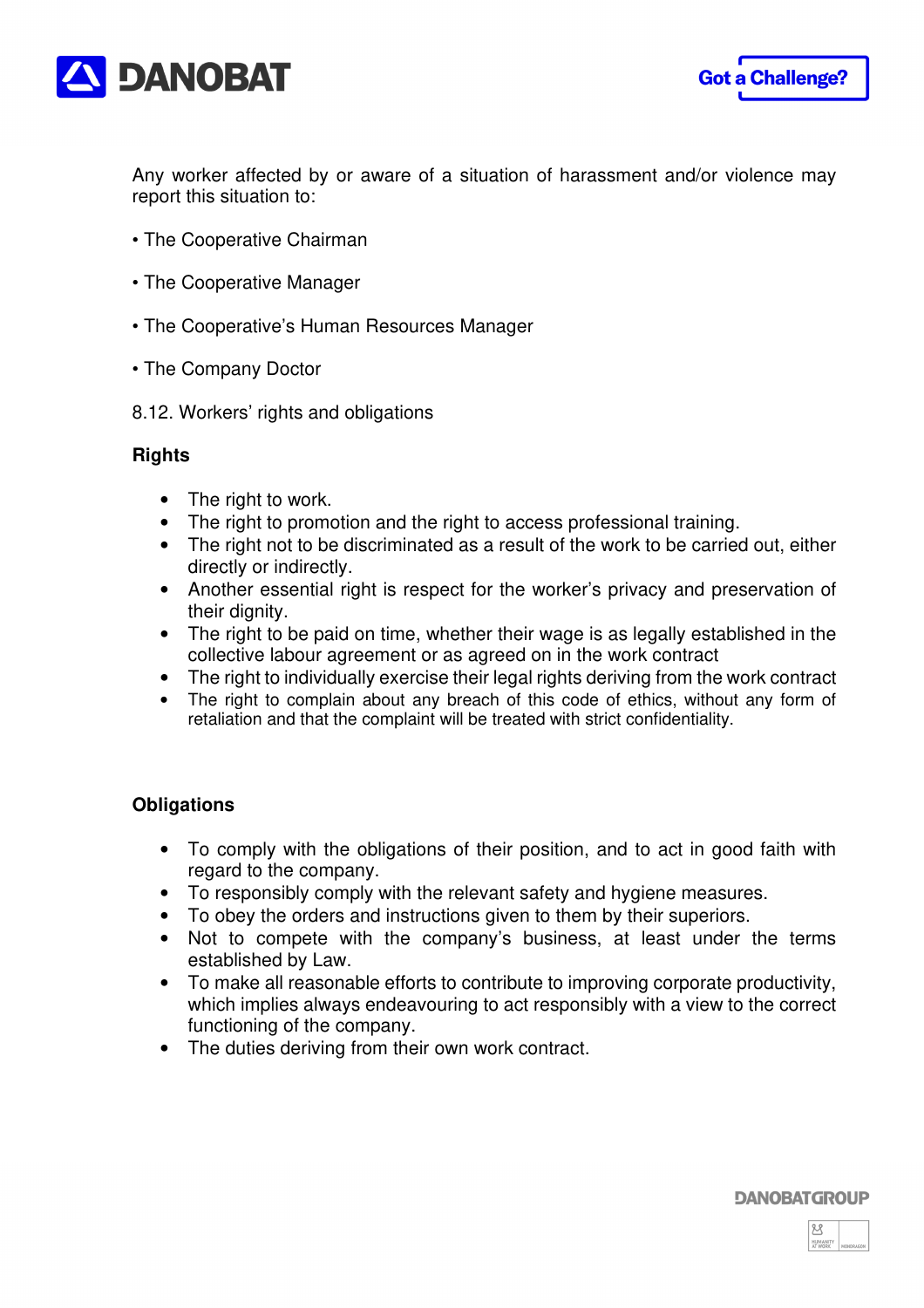

## **9. COMMITMENT TO THE ENVIRONMENT AND SUSTAINABLE GROWTH**

Danobat S. Coop.'s mission statement has always attached importance to meeting its customers' needs with quality products and services, providing people with the highest standard of living and **always protecting our environment.**

As part of this environmental protection commitment, since 2002 Danobat has had an Environmental Management System implemented in accordance with ISO Standard 14001, and it has also had an Energy Management System implemented since 2016, certified in accordance with ISO Standard 50001.

Both systems are based on the philosophy of continuous improvement and governed by our Environmental Policy, in which we highlight the following commitments and general principles of conduct:

- To seek sustainable growth, respecting the environment in our day-to-day work with the aim of creating a more prosperous, fairer and healthier society for both the current and future generations.
- To ensure compliance with all the environmental legislation applicable to our company.
- To set goals and targets for continuous improvement in the energy and environmental fields.
- To reduce, as much as possible, and to responsibly manage any chemical substance needed for our activity.
- To reduce, as much as possible, the generation of any type of waste, always using the Reduce - Reuse - Recycle rule, while promoting the circular economy.
- To ensure air quality by reducing, as much as possible, any type of polluting or greenhouse gas (GHG) emission.
- To not discharge any type of pollutant into the soil or the water system, including the rainwater or sanitary sewage drainage network to the treatment plant.
- To reduce, as much as possible, energy consumption, always seeking maximum energy efficiency. To do this, we use the most efficient technologies, promoting the best possible use of the same.
- To reduce our carbon footprint by supporting renewable energy and introducing energy-efficiency criteria, both in the design and development of our products, and in the acquisition of new equipment, services or facilities.
- To reduce, as much as possible, the use of natural resources, carrying out an environmentally responsible supply of the materials required for our product and activity.
- To protect the environment, always acting in accordance with the principle of pollution prevention, and minimising the environmental impact of our business.
- To reduce our water footprint by using water efficiently and responsibly, avoiding any alteration to its quality.
- To guarantee the necessary training, information and communication to raise environmental awareness among our staff.
- To encourage respect for the environment, as well as compliance with environmental law throughout our entire supply chain.

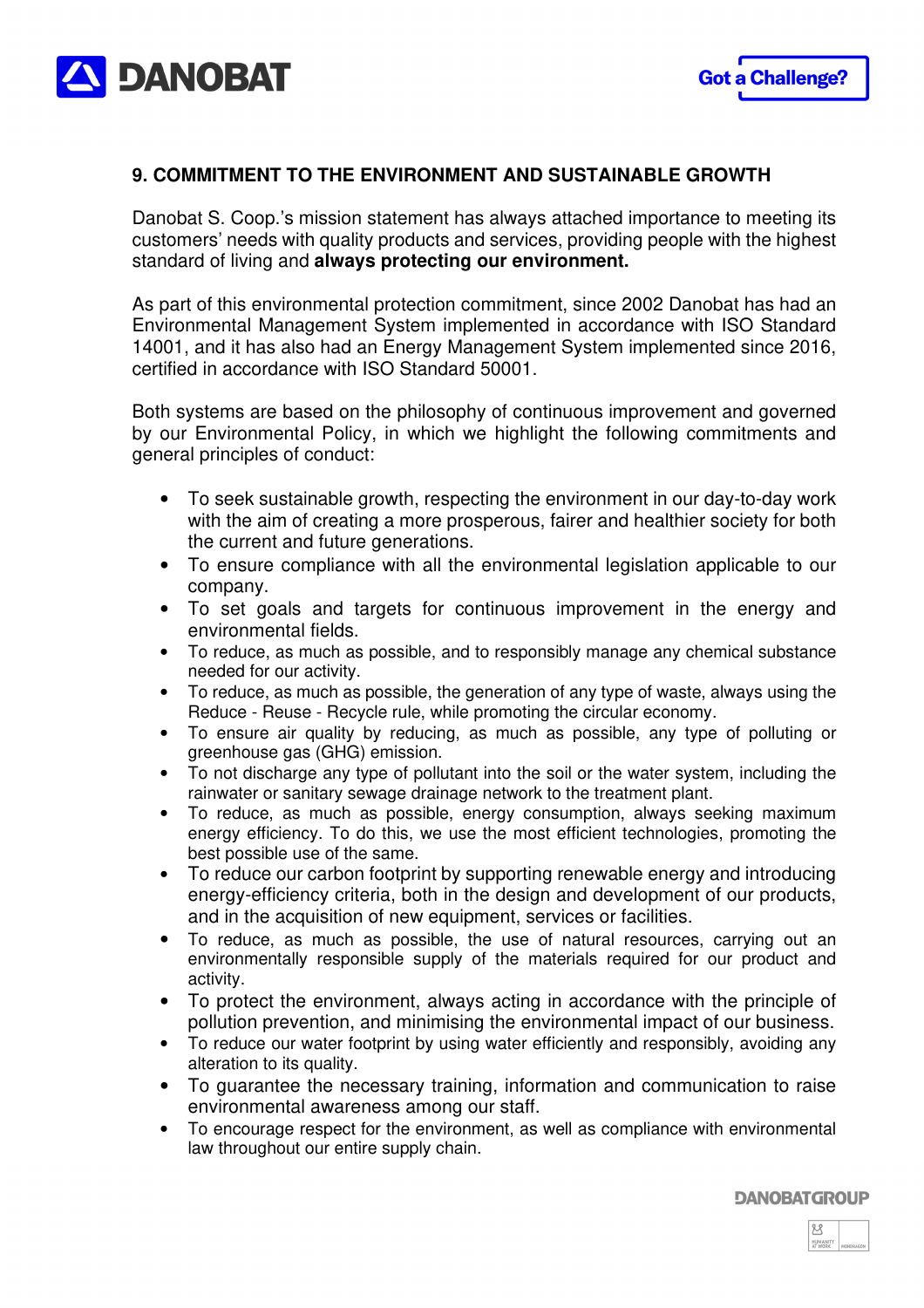

These commitments are led by the Management with the involvement and collaboration of all our members and workers.

Our Environmental and Energy Management System certificates, ISO 14001 and 50001, in addition to our integrated management policy are available to any interested party on request.

## **10. WORKPLACE HEALTH AND SAFETY**

In order to guarantee the safety and wellbeing of its staff and partners, Danobat S. Coop. assumes the following commitments:

- Proactively and with the involvement of the workers, to identify and assess the hazards and risks inherent to its work so that they can be eliminated or reduced.
- To take care of the ergonomic aspects in all places of work, providing the necessary equipment, training and information.
- To supply the employees, free of charge, with the necessary personal protective equipment (PPE), requiring its use in workstations whenever there is a risk to the health or safety of workers that could not be prevented or limited sufficiently by collective technical protection measures or by labour organisation measures, methods or procedures.
- To provide equipment, machines and facilities in accordance with the current safety regulations, that will allow safe and healthy working conditions. All machines and electric working equipment must comply with the safety regulations, ensuring that they are used and maintained correctly.
- To achieve a high level of health and safety at work for all members of the organisation through risk prevention, damage limitation and health monitoring.
- To establish an incident and accident management system that includes the investigation of causes, corrective and peventive actions and indicators for the monitoring and control of the same.
- To promote healthy habits within the company, paying special attention to the psychosocial environment and the comprehensive health of the workers.
- To have an emergency plan in place to determine the means, the organisation and the responsibilities of the emergency response teams, including the possible evacuation of the facilities.
- To have fire protection systems available to all workers; detection, alarm and extinguishing, as well as training in the safe and responsible use of the same.
- To provide all workers with training in first aid, including resuscitation techniques and the use of the defibrilators available at our facilities.
- To establish a system for managing the chemical substances used that includes the prior medical certification of the product, as well as training in its handling and storage.
- To encourage consultation with the workers and their active participation in the planning, execution, evaluation and improvement of the health and safety at work management system.

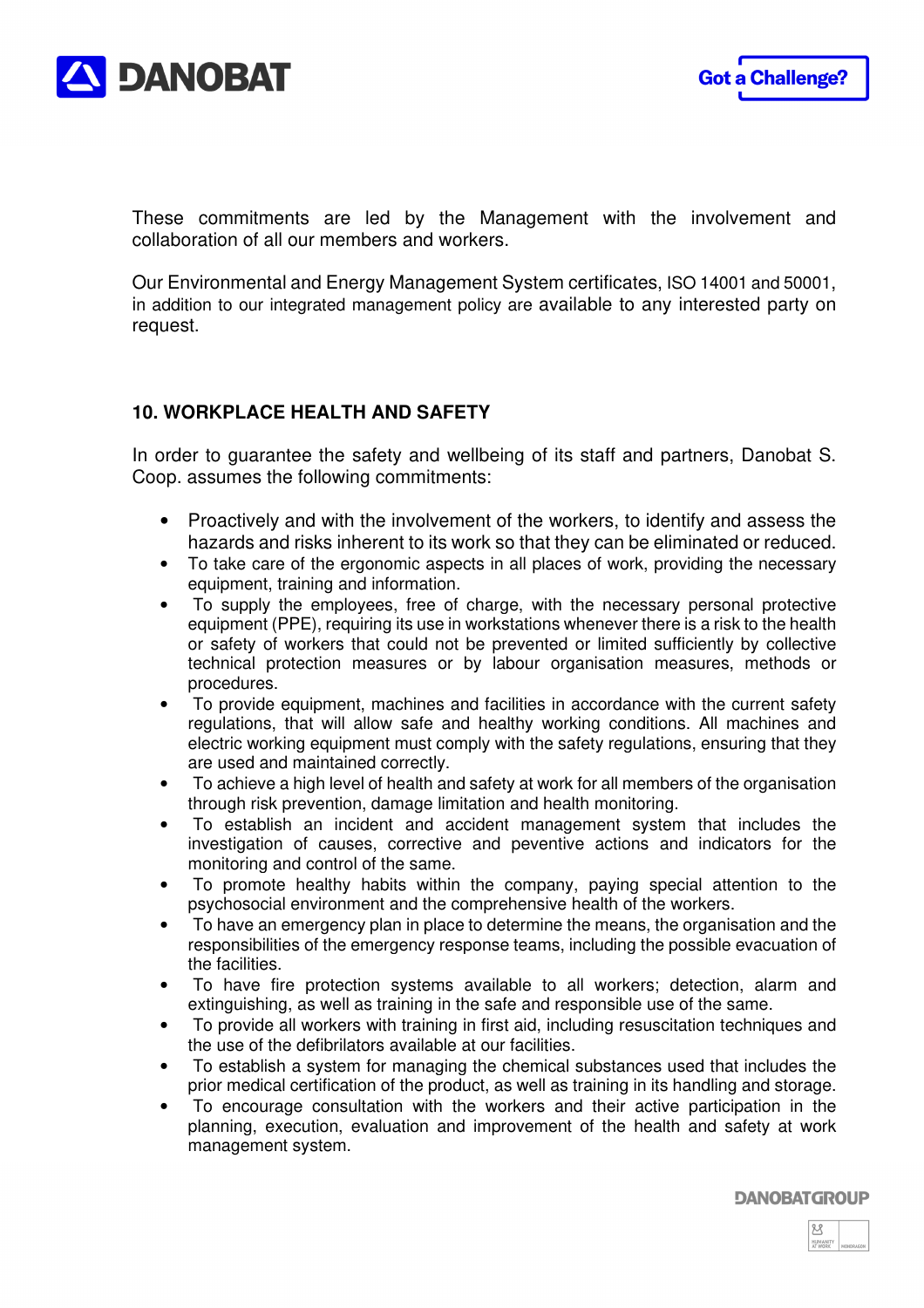

## **11. CUSTOMER RELATIONS**

Danobat advocates quality commitment in its relationship with its customers, and as one of the most distinctive values is customer focus, it will establish all the necessary means to ensure that the quality policy is implemented by all the employees.

Impeccable conduct is required from all the workers with regard to the products we manufacture and the services we provide, so that solutions with the highest levels of quality and excellence can be provided while maintaining a relationship based on proximity, trust and mutual respect.

In this regard, all the customers will be treated respectfully, fairly, honestly and in accordance with Danobat's key principles and values.

The relationship with our customers must be based on efficacy, proximity and professionalness, always with particular sensitivity to listening to their needs.

#### **12. SUPPLIER RELATIONS**

Danobat S. Coop. will encourage the establishment of a sound relationship with its suppliers and partner companies based on trust and on demanding the highest quality, transparency, seeking continuous improvement and mutual benefit and fostering innovation and development activities.

This relationship must be adapted to a mutual collaboration framework facilitating both parties' achievement of goals, and the treatment must therefore be on an equal footing and always within the legal framework.

Danobat S. Coop. will ensure that the companies that supply it with products and services carry out their business within the framework of business ethics.

The agreements entered into between Danobat S. Coop. and its suppliers or external collaborators will encourage conduct geared to compliance with certain ethical, social and environmental standards, commitment to respecting Human Rights, not using forced or coerced labour, eradicating child labour, protecting the environment and ending discrimination in the workplace.

#### **13. SOCIAL COMMITMENT**

Danobat S. Coop. has a solid commitment to society and collaborates by supporting different initiatives for promoting and supporting the social economy within the geographical scope of its business, promoting social and cooperative education and training, supporting and encouraging socio-cultural and welfare activities, nurturing solidarity and inter-cooperation and encouraging research and development, supporting initiatives involving both the promotion of its own activities and support of projects of special interest.

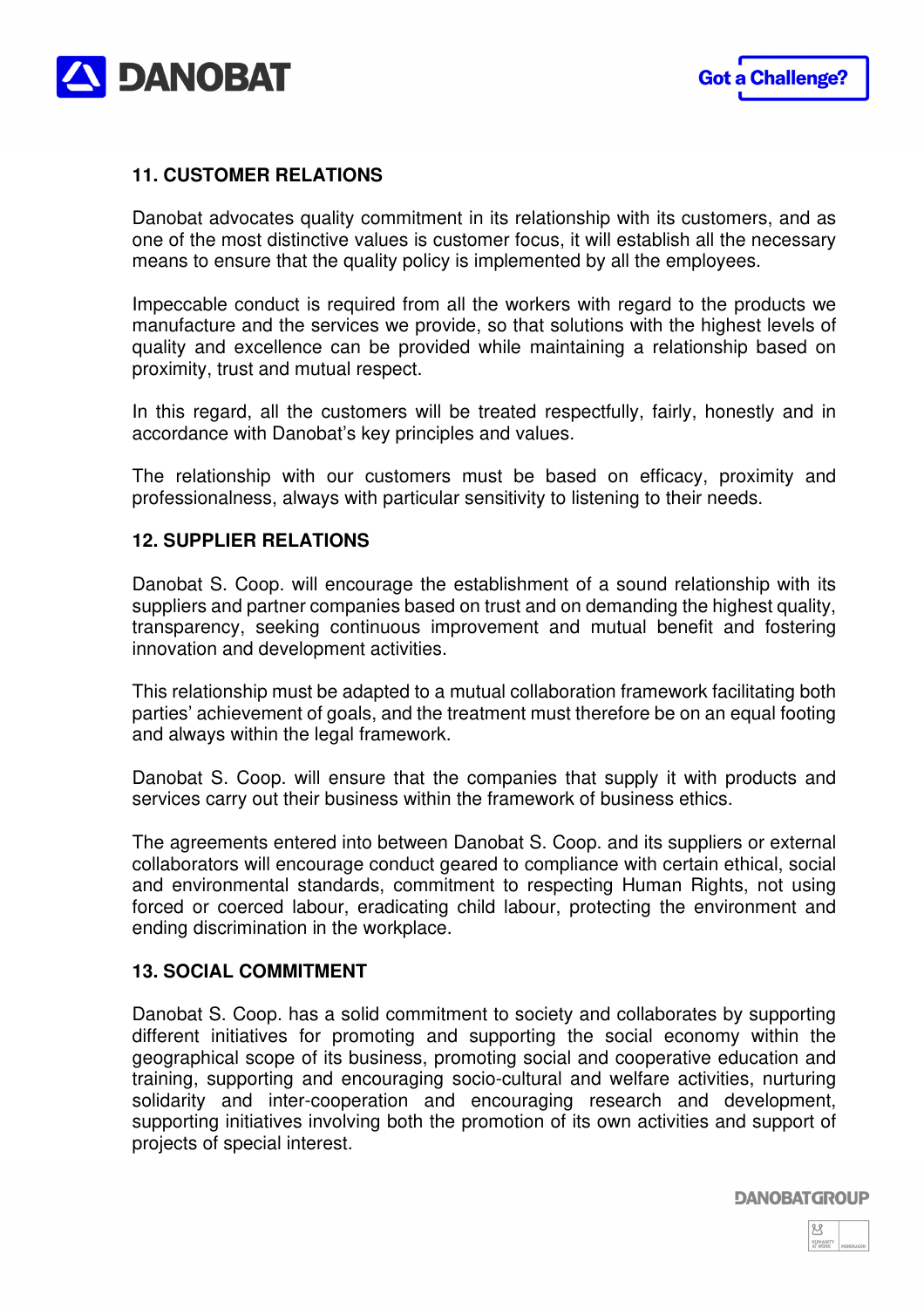



Since its foundation, Danobat has particularly focused on the Basque language and culture.

It participates in various initiatives carried out in the local area and is also a promotor of these initiatives.

It is also currently running Basque language schemes to increase its use, help motivate its workers and boost their knowledge.

Support for the socioeconomic development of communities in which Danobat carries out its activities.

#### **14. CONFIDENTIALITY**

Every individual at Danobat S. Coop. are bound to proceed with the utmost confidentiality with regard to all relevant information managed as part of their work, both within and outside the company.

All Danobat S. Coop.'s offices must comply with the applicable data protection legislation by protecting all information relating to their employees or third parties.

Any relevant person from Danobat S. Coop. needing to directly or indirectly disclose any confidential information to third parties must obtain authorisation to do so from their superior.

The following documents must also be read and signed by both parties:

- Employment contract data protection.
- Confidentiality regulations and use of IT resources.
- Regulations regarding confidentiality, industrial and intellectual property, nonrecurrence, responsibility and proper use of information systems.

#### **15. DISCIPLINARY REGIME**

If the relevant persons from Danobat S. Coop. should fail to comply with any of the articles in this code they will be subject to various sanctions, as set forth in the cooperative's internal regulations.

#### **16. CONTINUOUS IMPROVEMENT**

Promotion of continuous improvement, innovation and exchange of good practices with regard to ethics and conduct.